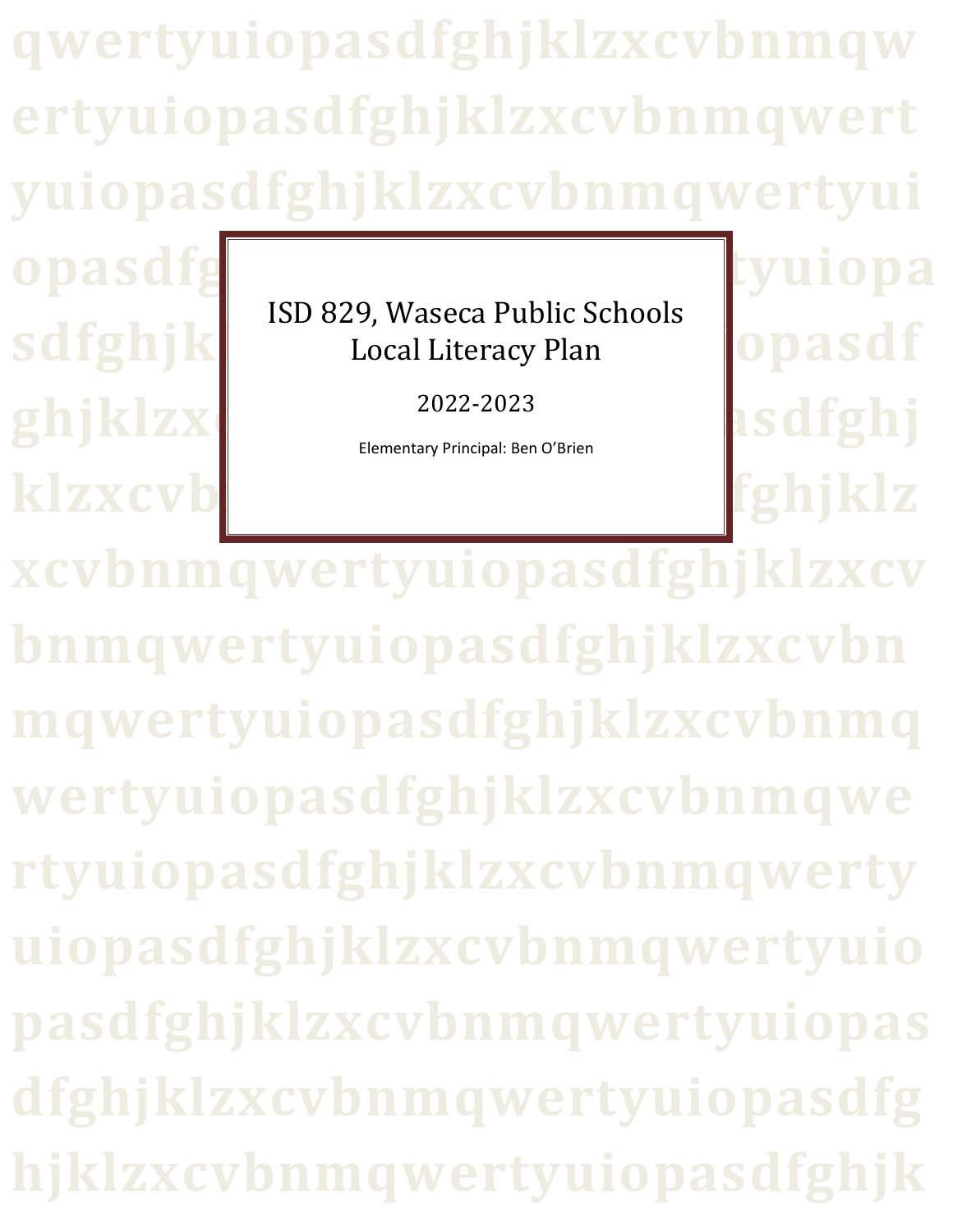# **District 829, Waseca Public schools Local Literacy plan**

Approved July, 2022 by Waseca's Board of Education

The purpose of this literacy plan is to ensure that ALL students will achieve gradelevel proficiency and read well by Grade 3.

### **Literacy Plan Summary:**

Our district is currently using Engaging Readers, Heggerty Phonics, and From Phonics to Reading to teach reading in kindergarten through grade 3. Included in this program are components for guided reading, read aloud, shared reading, independent reading and a wide range of interactive SMART board resources. To enhance this curriculum, our district has an elementary library with a variety of fiction and nonfiction reading materials, covering a wide range of reading levels. Secondly, we have implemented a strong Daily 5 model with flexible grouping and a strong system for intervention with a full-time intervention teacher who are implementing the Barton curriculum for students identified for intervention. Each classroom also has their own reading center where students can enjoy books and other resources selected by their classroom teacher. All K-3 students receive classroom reading instruction for a minimum of 60 minutes for Kindergarten and 90 minutes each day for grades 1-3. Relevant technology engages students in meaningful learning activities. A variety of technologies have been integrated into the curriculum and instruction to meet the needs of the district's diverse learners. The district also uses Accelerated Reader (AR), which is a computerized program that tests basic reading comprehension. Students select books from their reading level, read independently or with a buddy and take an independent comprehension test on the computer. Each book is worth a certain number of points based on its length and reading level. IXL Language Arts is also a tool to ensure all standards are being met and offered to all students.

All students in grades K-3 are given the FAST screening/benchmarking assessment three times throughout the course of the year in fall, winter, and spring. Using this data, along with data from standards based assessments, supports are put in place. Specific interventions are based on further assessments, and the interventions are implemented through the collaborative efforts of the classroom teacher and other specialists. Each student's progress is monitored regularly on a weekly or monthly basis and if the intervention selected is not working after 6 weeks, another intervention is selected and implemented. Students not responding to these interventions are referred for special education services. Parents are kept informed of their child's progress at every step of the process.

The goal of the Waseca district is to ensure that all learners successfully achieve the Minnesota K-12 National Common Core Standards (2013) for their grade level. The standards are aligned with the district's curriculum and a map is in place to ensure that the essential standards are taught within the time available.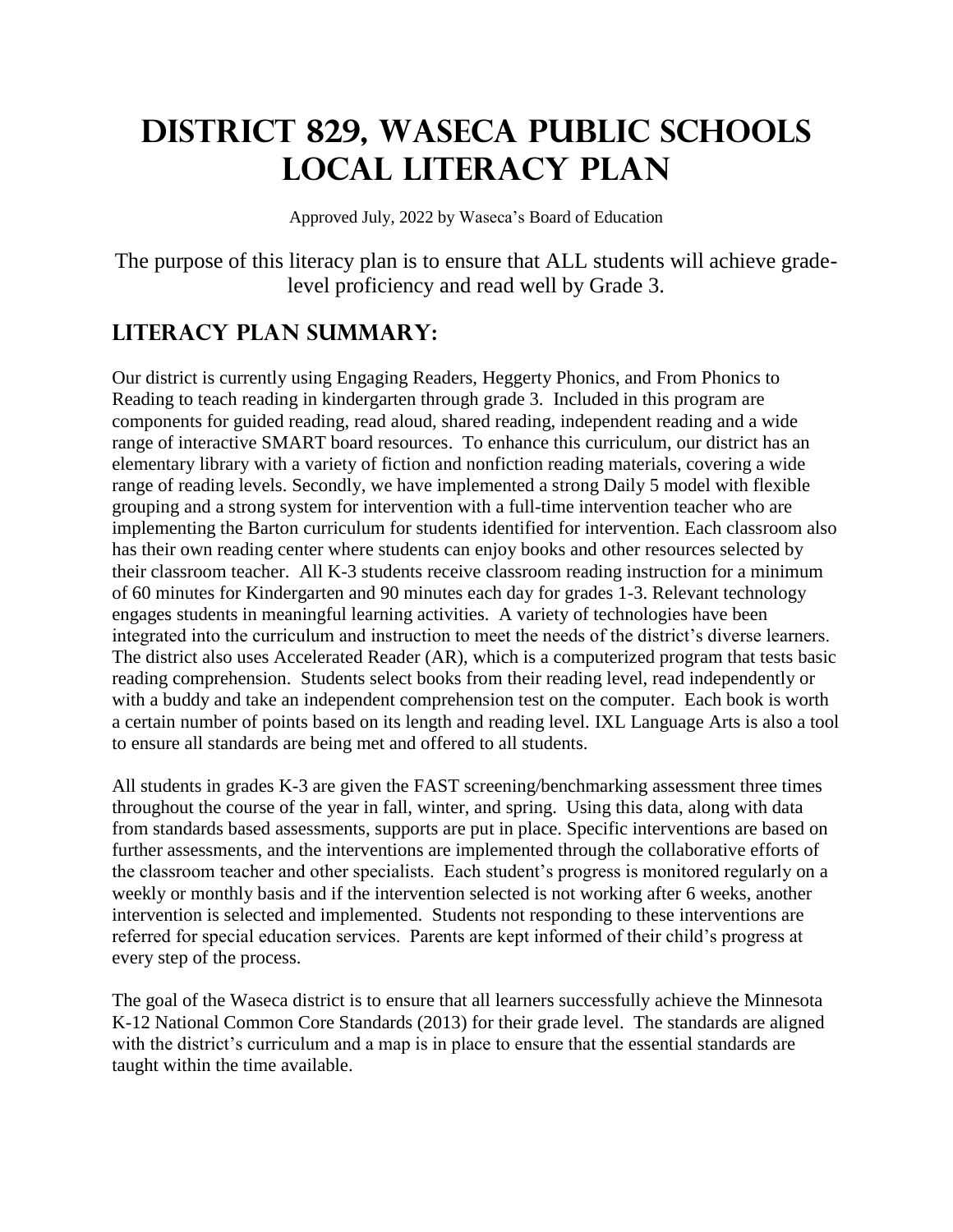Specific information is included in the K-3 Literacy Plan that follows this summary. For those who are interested in learning more about Waseca's literacy program, please contact: Ben O'Brien at (507)-835-2248 or obrb@waseca.k12.mn.us.

### **Literacy Plan Goals and Objectives:**

**Overarching Goal:** All students will read at grade-level by Grade 3 as determined by the locally administered FAST assessments.

#### **Objectives:**

Each year educators will review and disaggregate reading data at grade levels K, 1, 2, & 3. Proficiency, growth and trend data will be analyzed and used to set specific learning targets for each child and for each cohort of students. Pre-K data will be accessed and utilized, when available.

The Teacher Teams within each grade level review, annually, the effectiveness of current pedagogical practices including core instruction, differentiation, remediation and intervention.

Curriculum resources will be aligned to the most current standards. Standards will be prioritized and pacing guides developed.

Formative assessments will be used to modify instruction and to identify students who are not on pace to meet proficiency. Students not on track will follow the local intervention plan.

Professional Learning Communities will be implemented to analyze the effectiveness of current literacy practices .Hartley Elementary will meet in professional learning communities on 9 staff work days and on 4 in-service days for a total of 14 hours of grade level professional development in scientifically-based reading instruction. The teachers will also meet across all grade levels 2 times/year to align instructional goals and best practice teaching techniques for implementation in their classrooms. Grade levels also meet often to align curriculum and look at data. Staff is provided with professional development in the area of Reading instruction as required for current licensure in the state of MN.

Other professional development is provided as determined necessary based on data and current trends. All teachers will be trained in how to analyze and monitor their instruction based on FAST and STAR data. After full analysis of the data, positive and negative trends will support the local school improvement team in determining appropriate interventions for reading literacy strategies. Hartley's RTI coordinator coaches staff in order to implement with fidelity the scientific based strategies that will help to improve students' literacy skills. Special attention will be paid to closing the achievement gaps. Best practices will be shared.

Extended day and/or extended year programs will be utilized to provide targeted assistance to help struggling and at-risk students achieve grade-level proficiency.

A multi-tiered system of support approach will be used. Tier 1- All students will be benchmarked three times per year (Fall, Winter, & Spring) using the FAST screening tool. All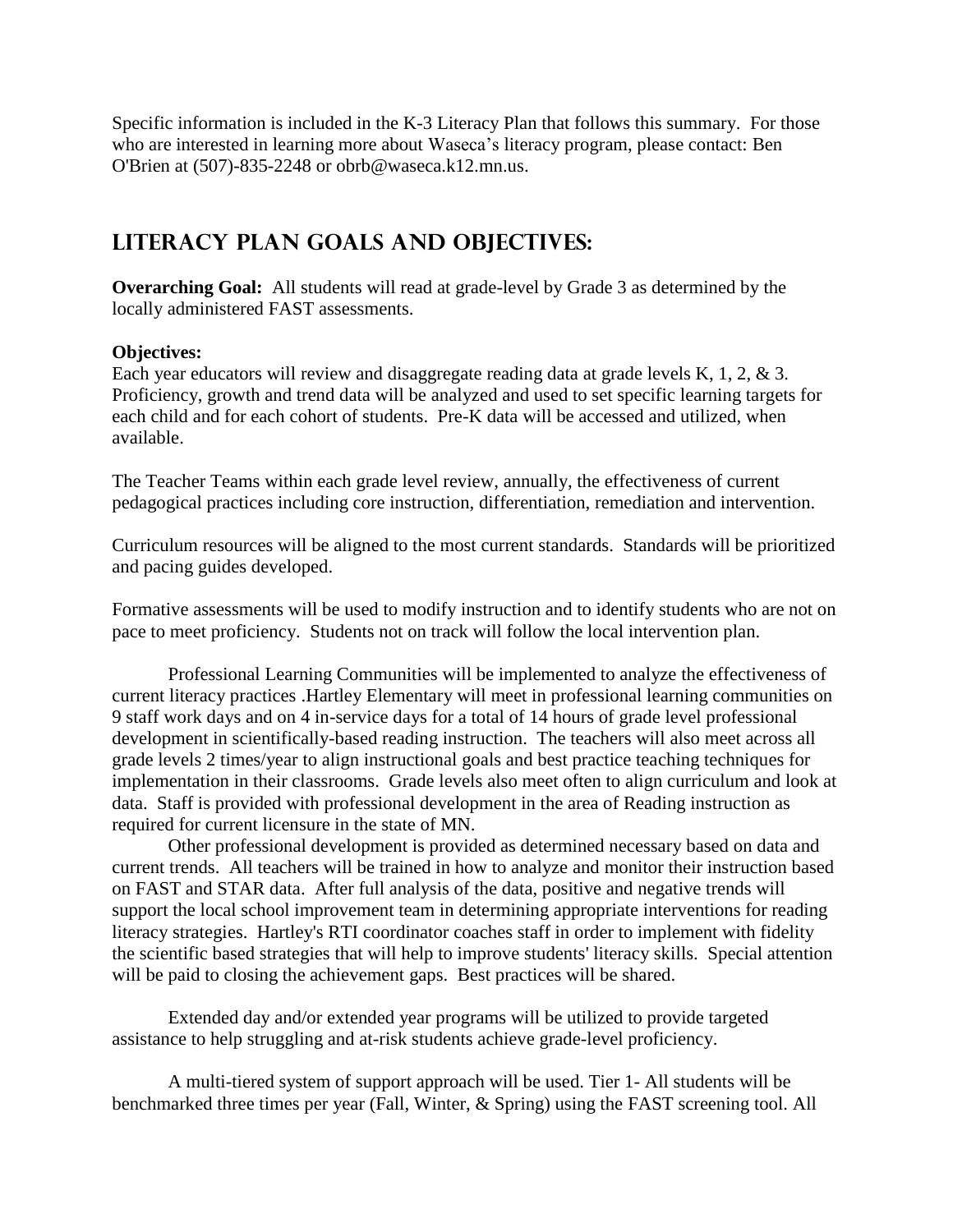students will receive consistent, researched based core reading instruction delivered by highly qualified staff using the district assigned curriculum tools. Whole group instruction along with flexible small group instruction, Daily 5, will be used. Kindergarten and first grade students will also have SMART learning activities imbedded into their curriculum. Students identified as "benchmark" on the FAST screening and or scoring will remain in the Tier 1 setting

In addition to the Tier 1 components listed above, Tier 2 students will be categorized as students who are identified as "strategic" by the FAST Next measure. These students will be referred for Title I (30 min./day) and or Targeted Service (4 hours per week during the school year & 24 hours per week during the summer) support. These students will also be monitored on a monthly basis using classroom assessments and the FAST Next progress monitoring tool.

Tier 3 students will comprise of students who are identified as "intensive" on the FAST Next measure. These students will receive Tier 1 and Tier 2 (Special Education students do not receive Title I services in their identified disability area.) components along with additional Title I service time using the Soar to Success reading program. As needed, one on one intervention help using Read Naturally, Word Warm Ups, and research based comprehension strategies will also be used. Some Tier 3 students may also receive services through special education as identified on their IEP. Tier 3 students will be monitored on a weekly basis using classroom assessments and the FAST Next progress monitoring tool.

In the 20-21 school year, 70% of Kindergarten students met the letter sound fluency goal. In the 21-22 school year, 70% of students again met the letter sound fluency goal.

In the 20-21 school year,  $75\%$  of  $1<sup>st</sup>$  grade students met the non-sense word goal. For the 21-22 school year, 66% of students met the non-sense word fluency goal.

In the 20-21 school year, 71% of 2<sup>nd</sup> graders met the reading fluency goal. For the 21-22 school year, 70% of students met the oral reading fluency goal.

For our  $3<sup>rd</sup>$  grade students we are adjusting our reporting measures and moving away from reporting MCA Reading scores for our Read Well by 3<sup>rd</sup> grade Literacy plan. We believe the FAST assessments with their reliability and benchmark times can give us a better picture of proficiency. We also believe as a site that GROWTH is more important. We are committed to evaluating end of year proficiency, but are as equally committed to validating and checking for years growth and or value added growth.

We were unable to collect any MCA data as final results are not published at the time of this document being written. For 2022, 72% of  $3<sup>rd</sup>$  graders met the reading fluency goal as measured by FASTbridge.

#### **Process of Assessment:**

The Title 1 Teacher will administer the screening and diagnostic assessment(s) listed below.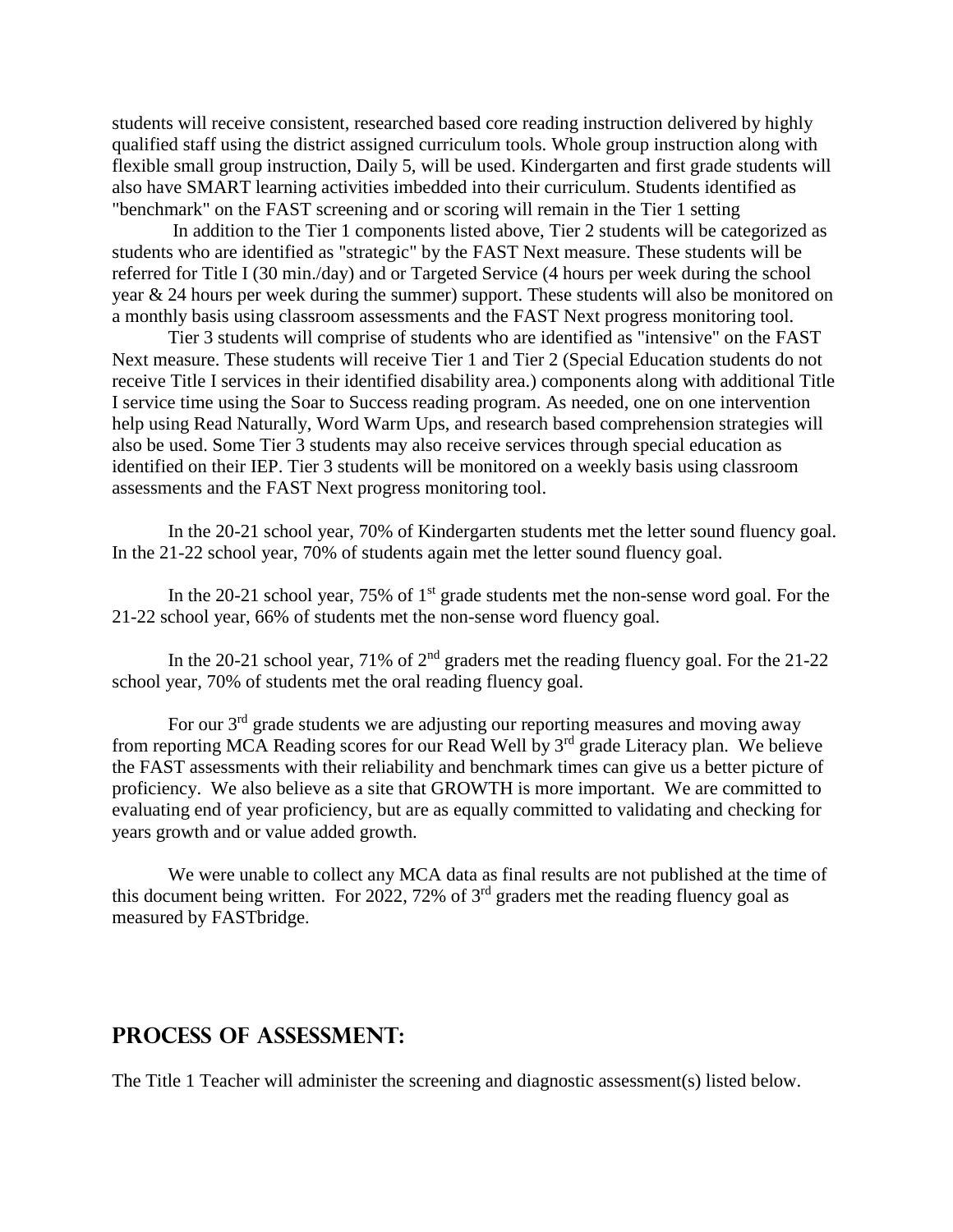FAST is used as a screening/benchmark assessment. The target scores for each grade level are listed in the following charts and research documentation provided by the publisher. which can be found by following this link: [FASTBridge Benchmarks and Norms -](https://www.google.com/url?sa=t&rct=j&q=&esrc=s&source=web&cd=4&ved=0ahUKEwj93ZKX0MDNAhVp8IMKHfkCBrgQFggwMAM&url=https%3A%2F%2Fd2f8p5dd32sgdr.cloudfront.net%2Fdocs%2F2015-16FastBridgeNormsandBenchmarksAllMeasuresFINAL.pdf&usg=AFQjCNErXNyygkqUQEVZHFsfcmeJK9y_mw) [Cloudfront.net.](https://www.google.com/url?sa=t&rct=j&q=&esrc=s&source=web&cd=4&ved=0ahUKEwj93ZKX0MDNAhVp8IMKHfkCBrgQFggwMAM&url=https%3A%2F%2Fd2f8p5dd32sgdr.cloudfront.net%2Fdocs%2F2015-16FastBridgeNormsandBenchmarksAllMeasuresFINAL.pdf&usg=AFQjCNErXNyygkqUQEVZHFsfcmeJK9y_mw)

Students who do not meet the target score as listed above will undergo a diagnostic assessment to determine specific skill deficit(s) using PRESS reading intervention manual. The hope is to identify the gap in one of the five strands of reading, using one or more of the following research-based assessments: Developmental Reading Assessment (DRA), Fountas and Pinnell, curriculum based pre- and post-tests, intervention based pre- and post-tests, individual reading inventories, or the Gallistel-Ellis - Revised (GE-R) test of Coding Skills.

The following table denotes the grade-level correlation between Reading Recovery, Fountas and Pinnell, DRA, Basal Equivalent, and Lexile Levels:

| <b>Grade Level</b> | Reading<br>Recovery | Fountas-<br>Pinnell<br>Guided<br>Reading | <b>DRA</b>     | Basal<br>Equivalent | Lexile Levels |
|--------------------|---------------------|------------------------------------------|----------------|---------------------|---------------|
|                    | A & B               |                                          | $\mathbf{A}$   | Readiness           |               |
|                    |                     | $\mathbf{A}$                             | 1              |                     |               |
| Kindergarten       | $\overline{2}$      | $\bf{B}$                                 | $\overline{c}$ | PrePrimer 1         |               |
|                    | $\overline{3}$      | $\mathcal{C}$                            | $\overline{3}$ |                     |               |
|                    | $\overline{4}$      |                                          | $\overline{4}$ |                     |               |
|                    | 5                   | D                                        | 6              | PrePrimer 2         |               |
|                    | 6                   |                                          |                |                     |               |
|                    | $\overline{7}$      | E                                        | 8              | Preprimer 3         |               |
| Grade 1            | 8                   |                                          |                |                     |               |
|                    | 9                   | $\mathbf{F}$                             | 10             | Primer              |               |
|                    | 10                  |                                          |                |                     |               |
|                    | 11                  | G                                        | 12             |                     |               |
|                    | 12                  |                                          |                |                     |               |
|                    | 13                  | H                                        | 14             | Grade 1             | 200-299       |
|                    | 14                  |                                          |                |                     |               |
|                    | 15                  | I                                        | 16             |                     |               |
|                    | 16                  |                                          |                |                     |               |
| Grade 2            | 18                  | J & K                                    | 20             | Grade 2             | 300-399       |
|                    | 20                  | L & M                                    | 28             |                     | 400-499       |
| Grade 3            | 22                  | $\mathbf N$                              | 30             | Grade 3             | 500-599       |
|                    |                     |                                          | 34             |                     |               |
|                    | 24                  | O & P                                    | 38             |                     | 600-699       |
| Grade 4            | 26                  | Q/R/S                                    | 40             | Grade 4             | 700-799       |
| Grade 5            | 28                  | $T / U / V$                              | 44             | Grade 5             | 800-899       |
| Grade 6            | 30                  | W/X/Y                                    |                | Grade 6             | 900-999       |
| Grade 7            | 32                  | Z                                        |                | Grade 7             | 1000-1100     |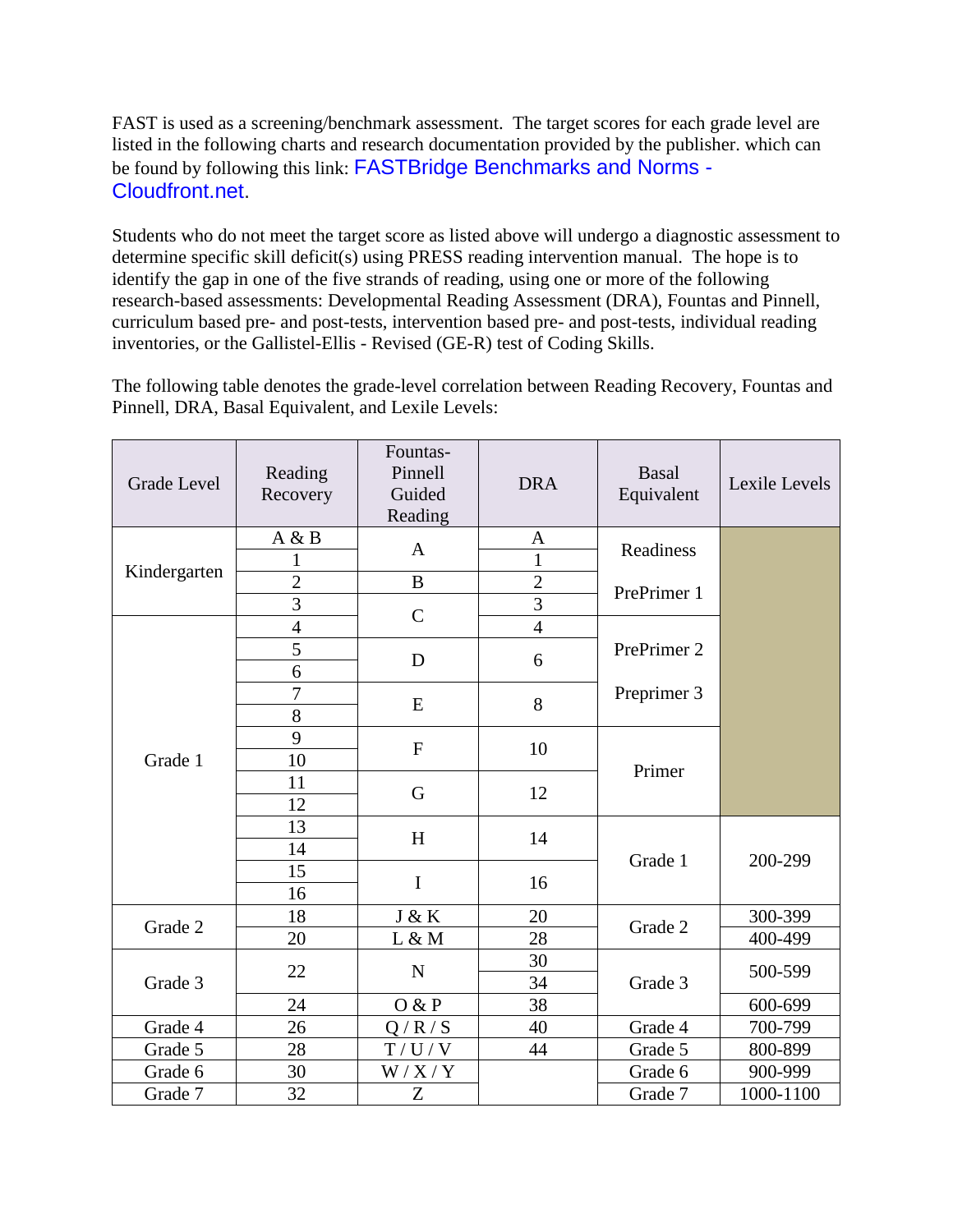| . .<br>_________<br>_________ |
|-------------------------------|
|-------------------------------|

Based on the schools choice on diagnostic assessments, instruction and interventions will be matched to the student's needs in one or more of the five pillars of reading (phonemic awareness, phonics, fluency, vocabulary, and comprehension).

Following the assessments, parents will receive a letter informing them of the results, supports, interventions and further diagnostic assessments that will be used to help their child meet the reading goals for their grade level. Parents will be invited in to visit about their child's educational needs and asked if they have any questions. A list of potential supports that the parents can use to assist the child in achieving grade-level proficiency will be provided to the parent. A complete outline of the parent communication and involvement section is below.

Progress monitoring data will be collected weekly and analyzed on a monthly basis. The following process will be used:

- A. Examine the student chart after 4-6 data points have been plotted and a trend line has been generated.
- B. Change the intervention or choose a new intervention if a student has 4 data points clearly and consistently below the aim line.
- C. Continue the intervention until the student meets the grade-level benchmark if the student has 4 data points on or above the aim line.
- D. Refer the student to the problem-solving team if the student has 4 data points below the goal line for the second intervention.
- E. Discontinue the intervention when the student has met the grade level benchmark. Exit criteria: 3-4 data points above the aim line with one data point at or above the next benchmark target.
- F. Continue progress monitoring at least three times following the discontinuation of intervention to assure that progress has been maintained.

Entrance criteria are based on a triangulation of assessment data with classroom teacher input. When the student scores three to four data points above the aim/goal line with one data point at or above the next benchmark target, the student will be exited from the supplemental intervention services.

### **Parent Communication and Involvement:**

The district has developed a parent communication letter that will share the state-identified grade-level standards and how their child is progressing toward meeting these standards. The letter will include the core literacy instructional practices and the intervention supports that are used with students who are not on track to achieve benchmark targets that reflect grade-level content standards.

#### Parent Communication plan

1. Beginning of the year in pre-school (fall packet) there will be an explanation of the core literacy instructional practices and the multi-level systems of support as implemented in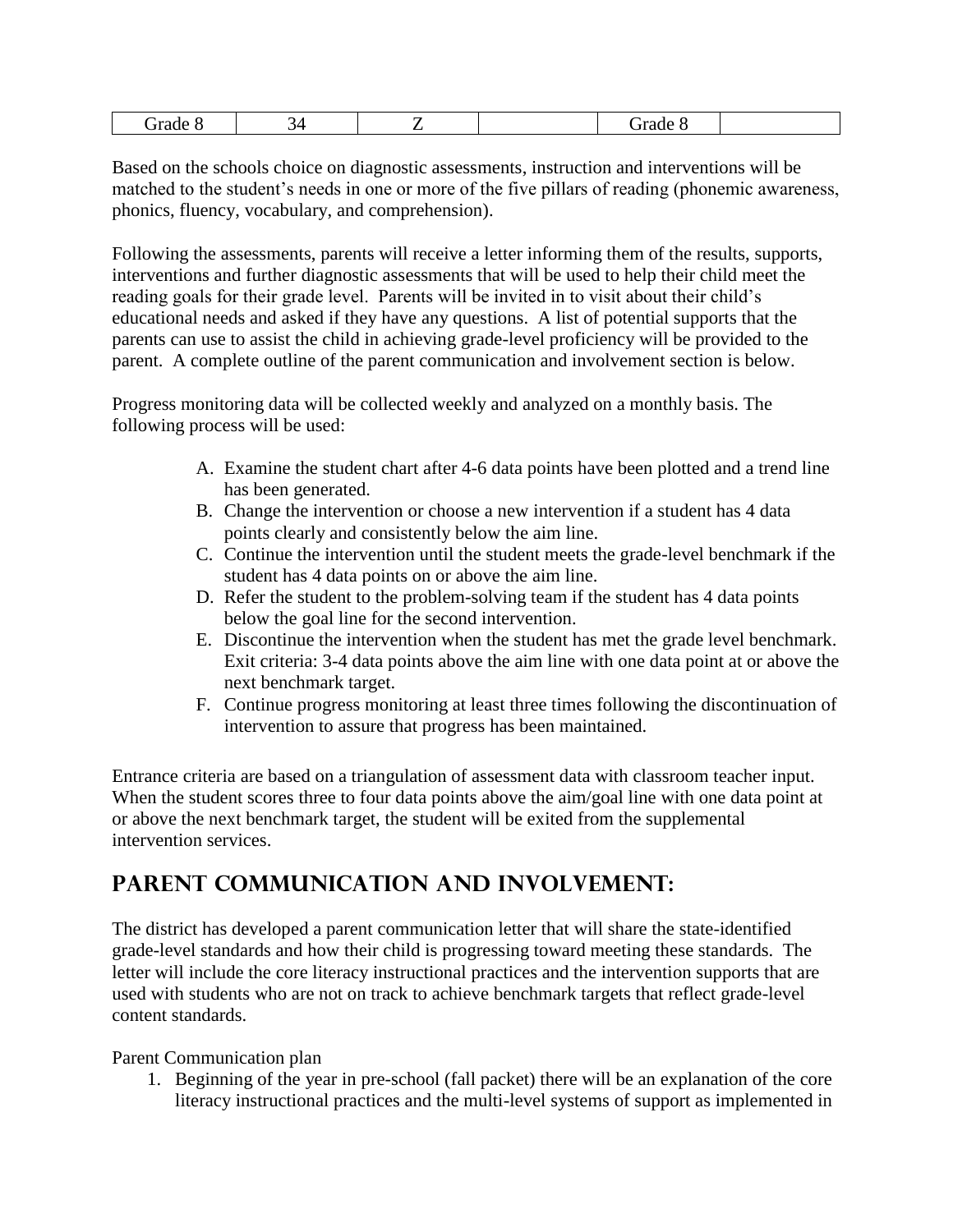the district. This will include an explanation of entrance and exit criteria for students needing interventions, assessments used, data collected, problem-solving practices used when indicated by diagnostic and progress monitoring data, and classroom supports used with all students. (Handout)

- 2. Assessment results will be provided to parents within 10 days.
- 3. Parents of students who need supplemental instruction will be informed by the district that their student is receiving these services and invited in for a conference with the student's teacher.
- 4. An additional explanation of the literacy program and supports will occur in October or November during fall parent/teacher conferences.
- 5. Parents of students receiving interventions will receive monthly progress reports.

### **Multi-Tiered Systems of Support:**

**A Model of School Supports and the Problem Solving Process**

#### **ACADEMIC SYSTEMS**

#### **Tier 3: Intensive, Individual**

**Interventions** *Students who need individualized interventions.*

#### **Tier 2: Targeted Group**

**Interventions** *Students who need more support in addition to the core curriculum.*

#### **Tier 1: Core Curriculum** *All*

*students, including students who require curricular enhancements for acceleration.*



The first level of support occurs in the classroom with 90 minutes of core instruction delivered by the classroom teacher using the district's reading curriculum that is aligned with the 2010 English Language Arts Standards. Research-based reading instruction will address the 5 strands of reading (phonemic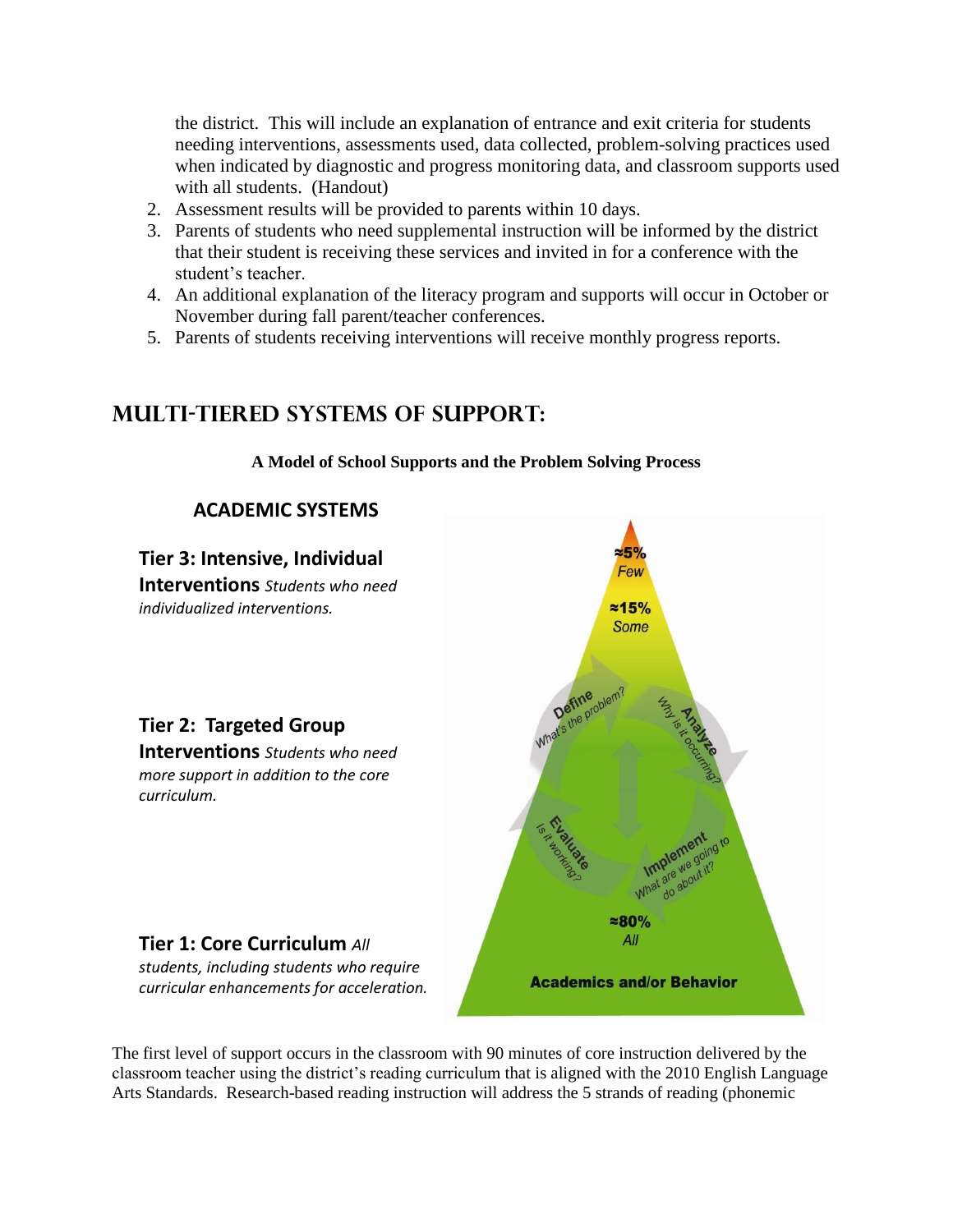awareness, phonics, fluency, vocabulary, and comprehension). Teachers differentiate instruction in small groups, according the needs of their diverse learners.

Based on screening and diagnostic assessments, the second level of support identifies students not meeting grade-level targets who are, then, provided supplemental reading interventions according to their skill deficit(s). This level of support will be provided by our Title 1 coordinator, LD teacher, RTI coordinator, and support staff available during day.

Students not responding well to the interventions provided at the second level are referred to and receive the most intensive and individualized level of support outside of the 90 minutes of core instruction. Students receiving Special Education services are included at this level.

The Multi-tiered systems of support can be traced to the work on data-based decision making by Deno and Mirkin (1977) and the US Department of Education's report *A Nation at Risk* (1983). The framework is a systematic use of assessment data to efficiently allocate resources to improve learning for all students (Burns and VanDerHeyden, 2006). A meta-analysis of research found that multi-tiered systems of support led to improved outcomes such as fewer children referred to and placed into special education programs. Additionally, results included higher achievement scores and reduced behavioral difficulties among all students (Burns, Appleton, and Stehouwer, 2005). Children at-risk for reading failure demonstrated improved reading skills (Marston, Muyskens, Lau, Canter, 2003; Tilly, 2003).

### **Scientifically-Based Reading Instruction:**

The scientifically-based reading curriculum Waseca uses is Houghton Mifflin which has been aligned with the Minnesota Academic Standards in English Language Arts (2010). Small group instruction is used to differentiate for our diver learners.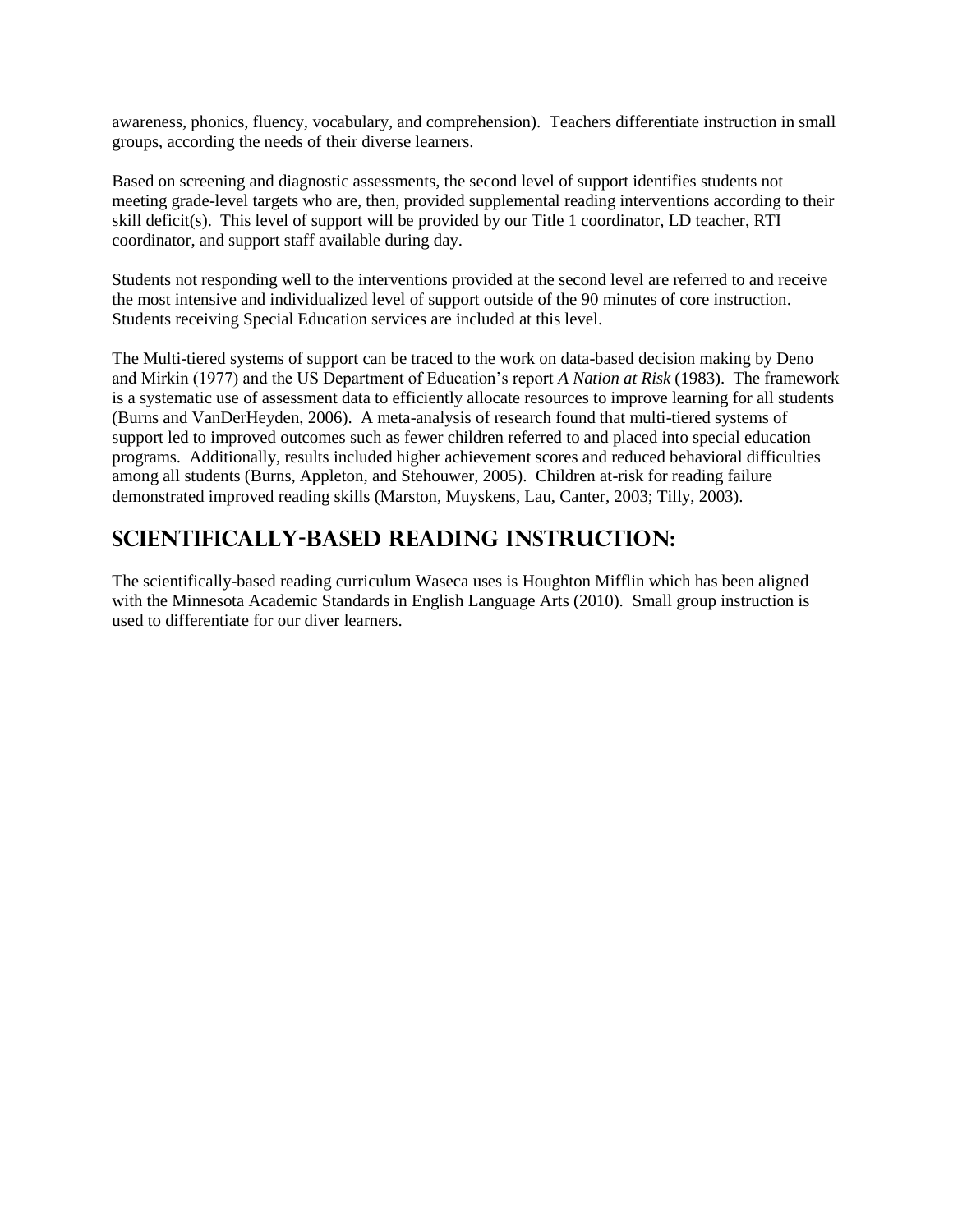

## **Professional Development:**

The Waseca District has 4hours/days available for Professional Development. Based on student performance data, the district has determined guided reading and data analysis will be the Reading/Literacy Professional Development focus for the 2012-2013 school year.

Professional Development is provided through:

- Grade-Level Common Planning Time
- Professional Learning Communities (PLCs)
- Regional Professional Development
- Train the Trainer
- Peer Coaching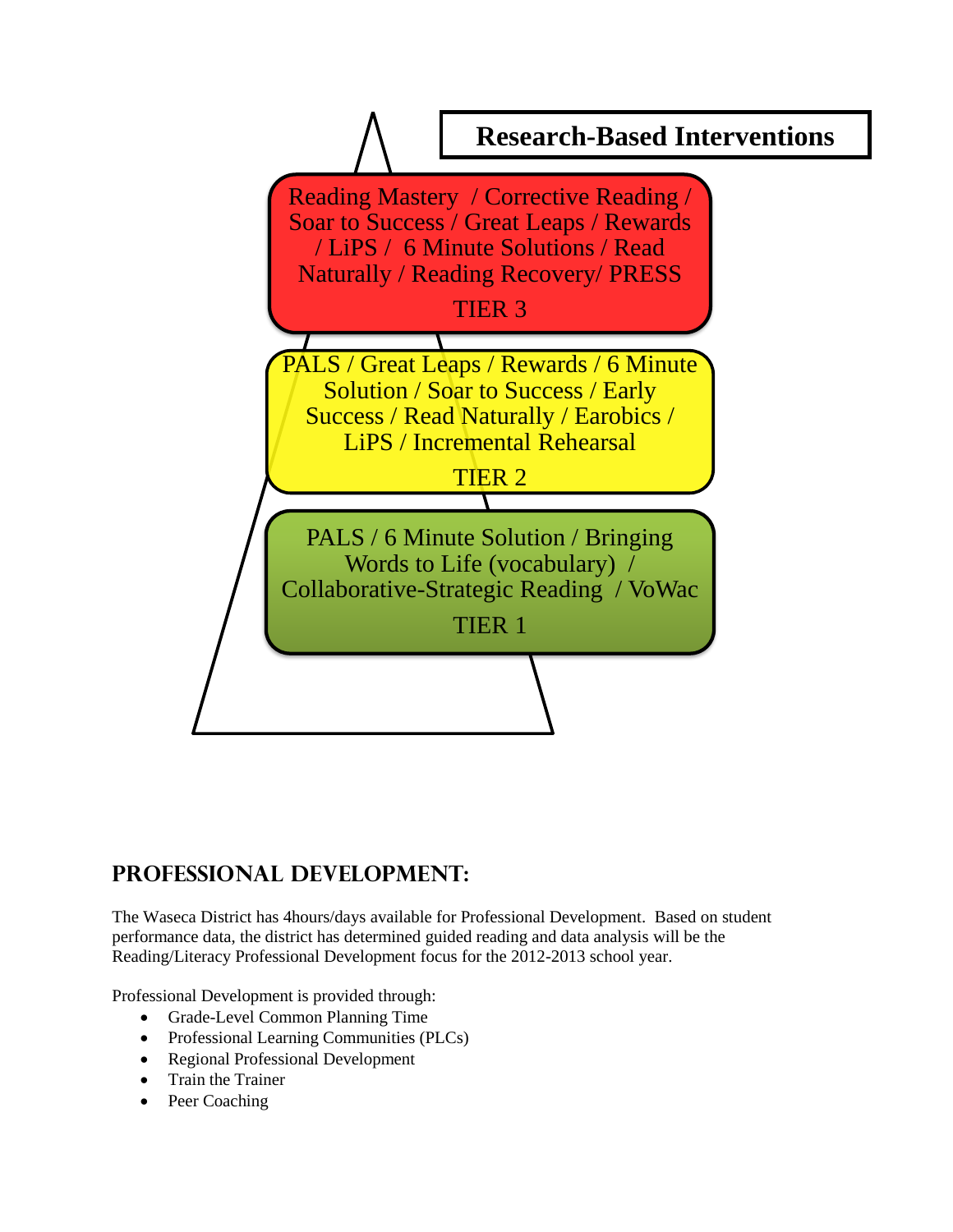- Training from Company Representative- on implemented resources
- Outside Resources/Consultants
- Literacy Team
- Mentoring

The section should be specific to literacy and instructional strategies and include:

- Regular opportunities for collaboration amongst teachers (across and within grades, subjects, disciplines)
- Ongoing job-embedded professional development should be reflected in this section
- Specify what best practice PD will be provided to veteran and novice teachers

Annually, in August, a data-mine will be held. Data will be disaggregated and analyzed. Results will be shared with the district staff development team, who will then create SMART student goals and offer Professional Development opportunities designed to address the needs identified by the data.

### **English Learners and Other Diverse Populations:**

The district currently assesses all English Learners using the World-Class Instructional Design and Assessment(WIDA) assessments (W-APT and ACCESS).

W-APT stands for the WIDA-ACCESS Placement Test. It is an English language proficiency "screener" test given to incoming students who may be designated as English Learners, typically administered only to new students. It assists educators with programmatic placement decisions such as identification and placement of ELs. The W-APT is one component of WIDA's comprehensive assessment system.

Assessing Comprehension and Communication in English State-to-State for English Learners (ACCESS for ELs) is a secure, large-scale English language proficiency assessment given to Kindergarten through 12th graders who have been identified as English Learners (ELs). It is given annually in Minnesota beginning in the 2011-2012 school year to monitor students' progress in acquiring academic English.

W-APT and ACCESS for ELs test items are written from the model performance indicators of WIDA's five English Language Proficiency (ELP) standards:

- Social & Instructional Language
- Language of Language Arts
- Language of Mathematics
- Language of Science
- Language of Social Studies

Test forms are divided into five grade-level clusters:

- Kindergarten
- Grades 1-2
- Grades 3-5
- Grades 6-8
- Grades 9-12

Each form of the W-APT test assesses the four language domains of Listening, Speaking, Reading, and Writing.

Within each grade-level cluster (except Kindergarten), ACCESS for ELs consists of three forms: Tier A (beginning), Tier B (intermediate), and Tier C (advanced). This keeps the test shorter and more appropriately targets each student's range of language skills.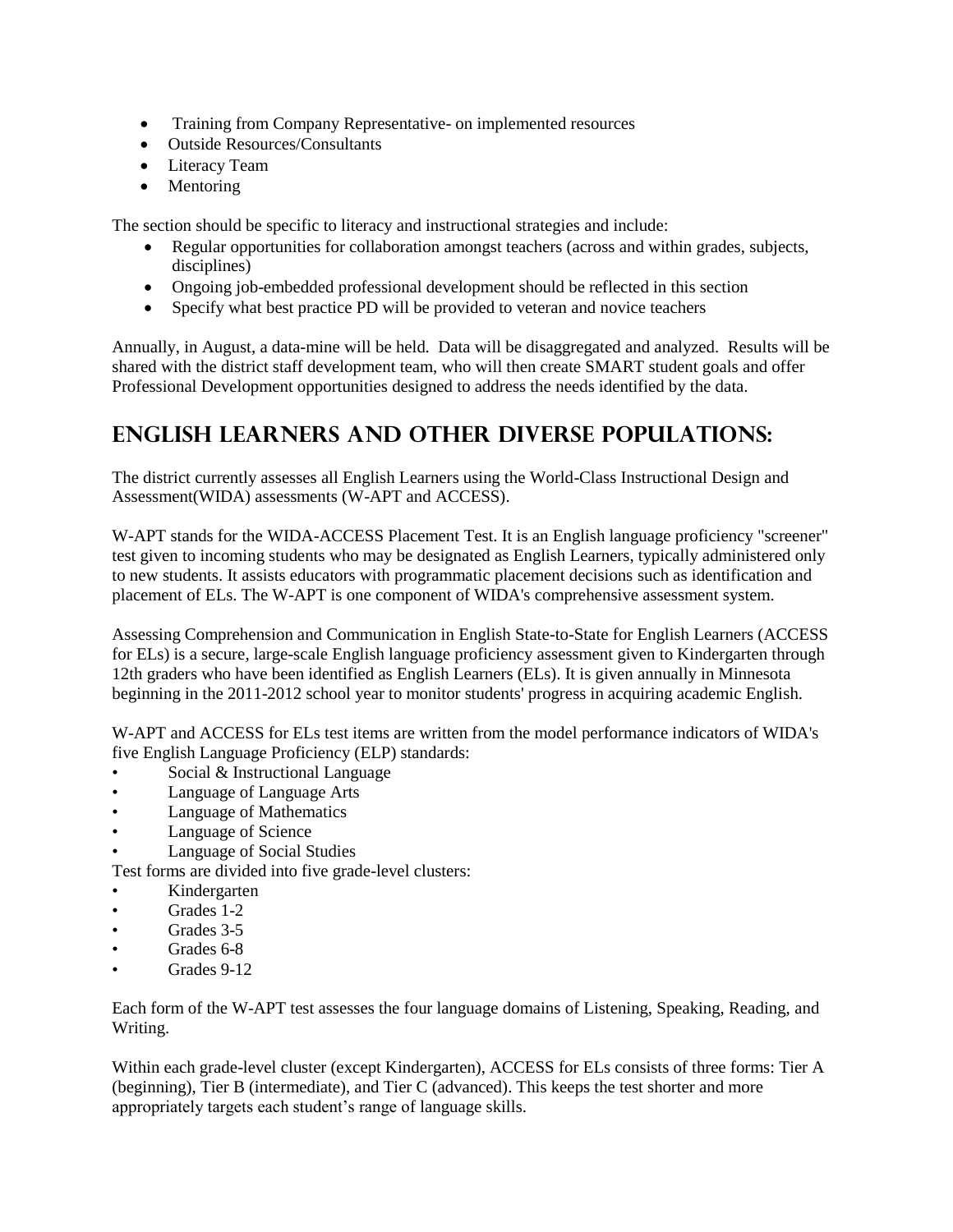| $\boxed{1}$     | 2                | €                 | $\left  \bm{A} \right $ | $\left(5\right)$ | 6<br><b>REACHING</b> |
|-----------------|------------------|-------------------|-------------------------|------------------|----------------------|
| <b>ENTERING</b> | <b>BEGINNING</b> | <b>DEVELOPING</b> | <b>EXPANDING</b>        | <b>BRIDGING</b>  |                      |
|                 | <b>TIER A</b>    |                   |                         |                  |                      |
|                 |                  | <b>TIER B</b>     |                         |                  |                      |
|                 |                  |                   | TIER C                  |                  |                      |
|                 |                  |                   |                         |                  |                      |

Based on the W-APT and ACCESS assessments, students who qualify for ESL support will receive the intervention of focused language skill development from a licensed ESL teacher, in addition to the core instruction.

This district has 14 English Learners and 66 students that are non-white. Based on these demographics, resources will be allocated and professional development will be determined by the Leadership Team annually.

Instructional materials will be analyzed for its culturally appropriate content and purchased during the district's curriculum cycle for core subjects. EL curriculum materials and interventions, used to develop language skills, will be updated as-needed or developed on-site.

Training / Coaching / Resources available for all school staff:

- SIOP (Sheltered Instruction Observation Protocol)
- Title III Activities:
- Integration Activities:
- ESL teachers take on trainer/coaching roles with regular education teachers
- Outside expert comes in to train staff
- Sending lead teachers to appropriate trainings

The W-APT and ACCESS assessments are used with EL students. These assessments are used in conjunction with the previously mentioned assessments administered to the entire student body: DIBELS, MAP, and MCAs. The disaggregated data compiled from each of those assessments will be used to improve programs, strengthen core instruction, and accelerate the acquisition of oral language and literacy skills of ELs. Each grade level team is responsible for accessing, analyzing, interpreting, and applying the disaggregated data.

## **Communication system for annual reporting:**

SEE TEMPLATE (excel document) FROM MDE!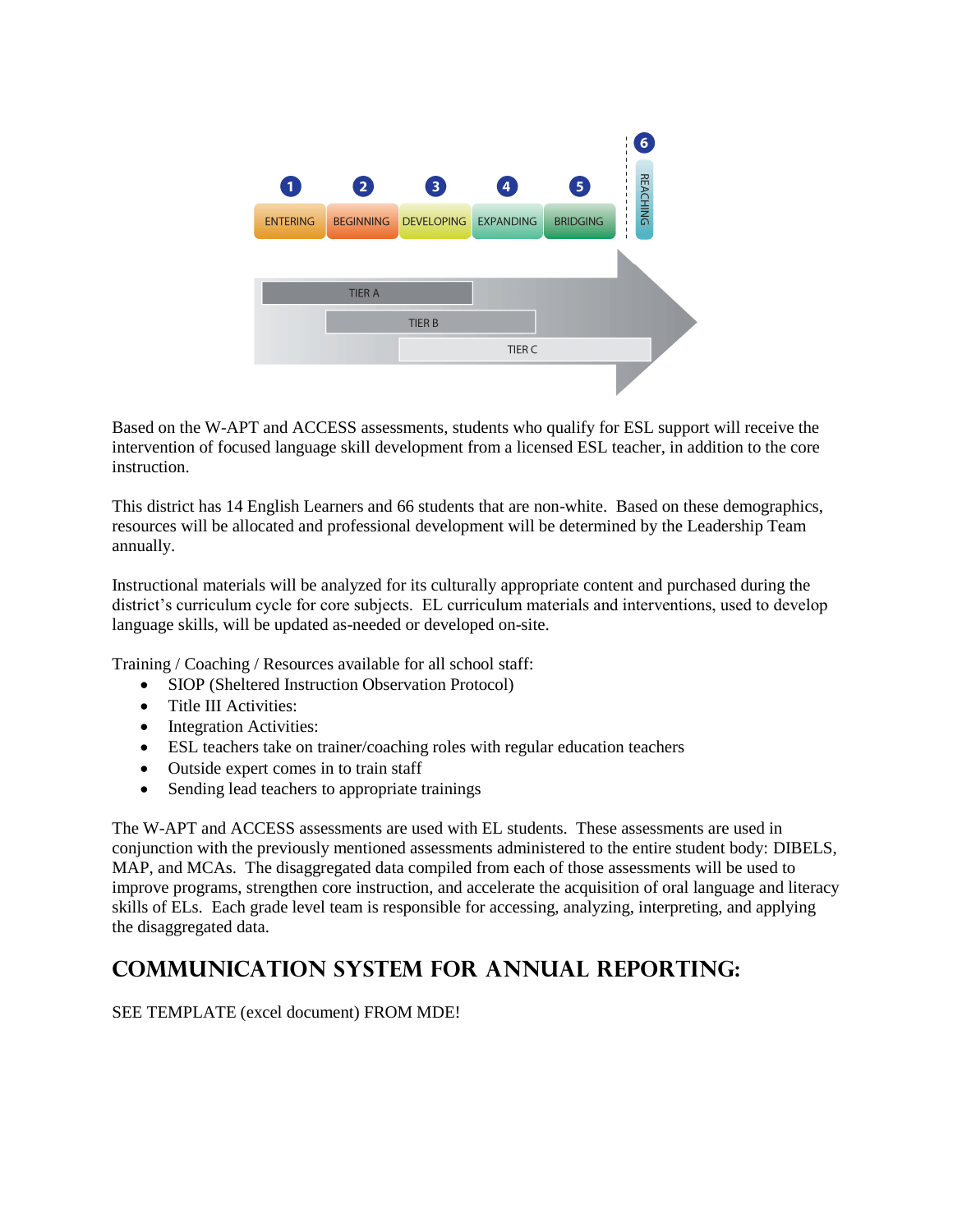# **Stakeholder feedback:**

- 1. Was the information easy to find?
- 2. Is this document useful?
- 3. Were the reading strategy links in working with your child?
- 4. Did you feel supported by the school district to help your child read well by 3<sup>rd</sup> grade?